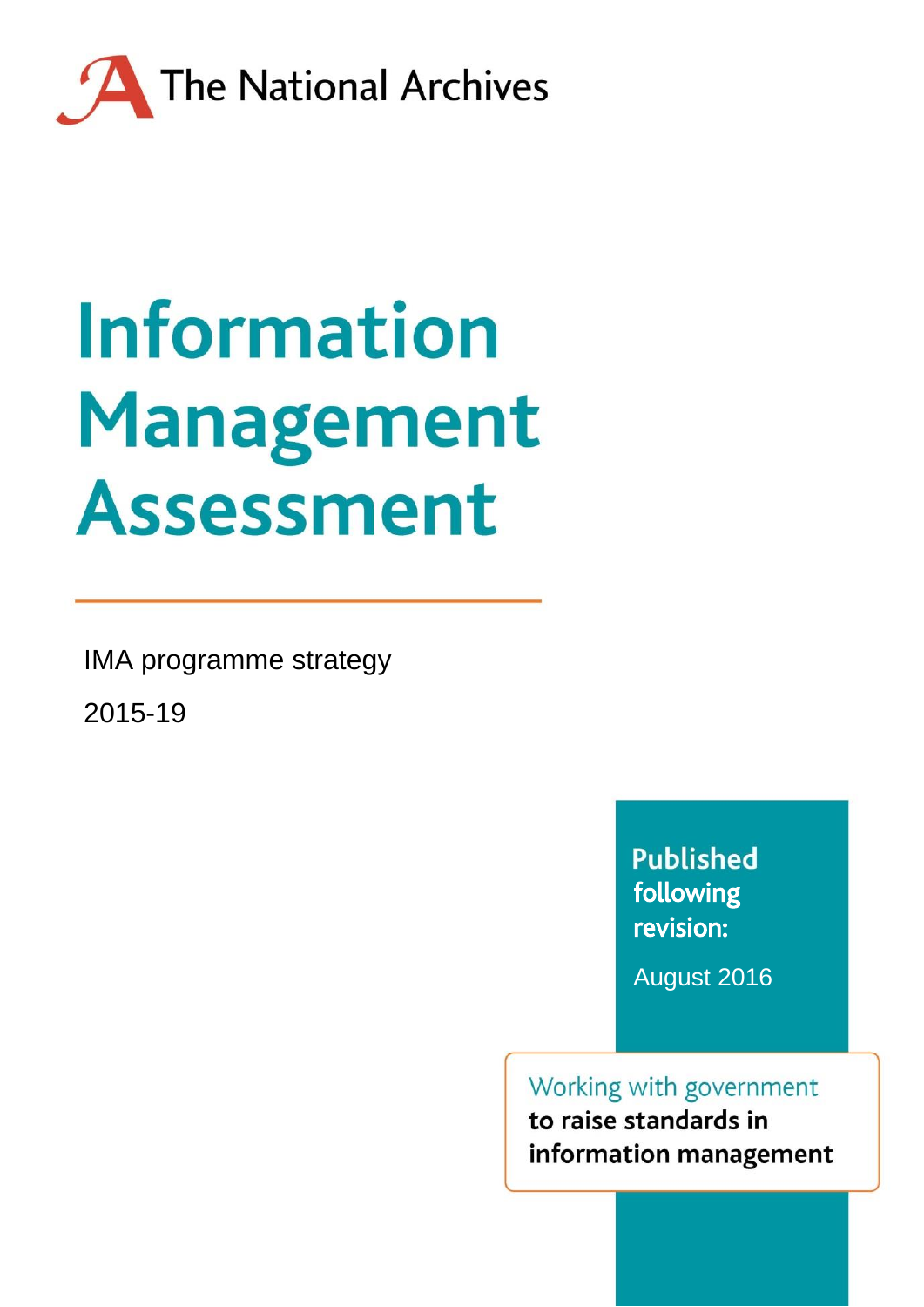#### **Contents**

The National Archives and the Information Management Assessment (IMA) programme

| 1                     | <b>About The National Archives</b>                          | 2 |
|-----------------------|-------------------------------------------------------------|---|
| $\mathbf{2}^{\prime}$ | About the IMA programme                                     | 2 |
| 3                     | Recent achievements and milestones already reached          | 3 |
|                       |                                                             |   |
|                       | How we will support The National Archives' business plan    |   |
| 4                     | Archives Inspire, 2015-19                                   | 5 |
| 5                     | Key considerations for the future                           | 6 |
| 6                     | Objectives for the IMA programme through to 2019            | 6 |
| 7                     | Impact indicators and milestones against which our progress | 9 |
|                       | will be assessed                                            |   |
| 8                     | How The National Archives will measure and report our       | 9 |
|                       | progress                                                    |   |

© Crown copyright 2016



You may use and re-use the information featured in this report (not including logos) free of charge in any format or medium, under the terms of the [Open Government Licence](http://www.nationalarchives.gov.uk/doc/open-government-licence/version/3/)  [v3.0.](http://www.nationalarchives.gov.uk/doc/open-government-licence/version/3/)

Any enquiries regarding the use and re-use of this information resource should be sent to [psi@nationalarchives.gsi.gov.uk](mailto:psi@nationalarchives.gsi.gov.uk)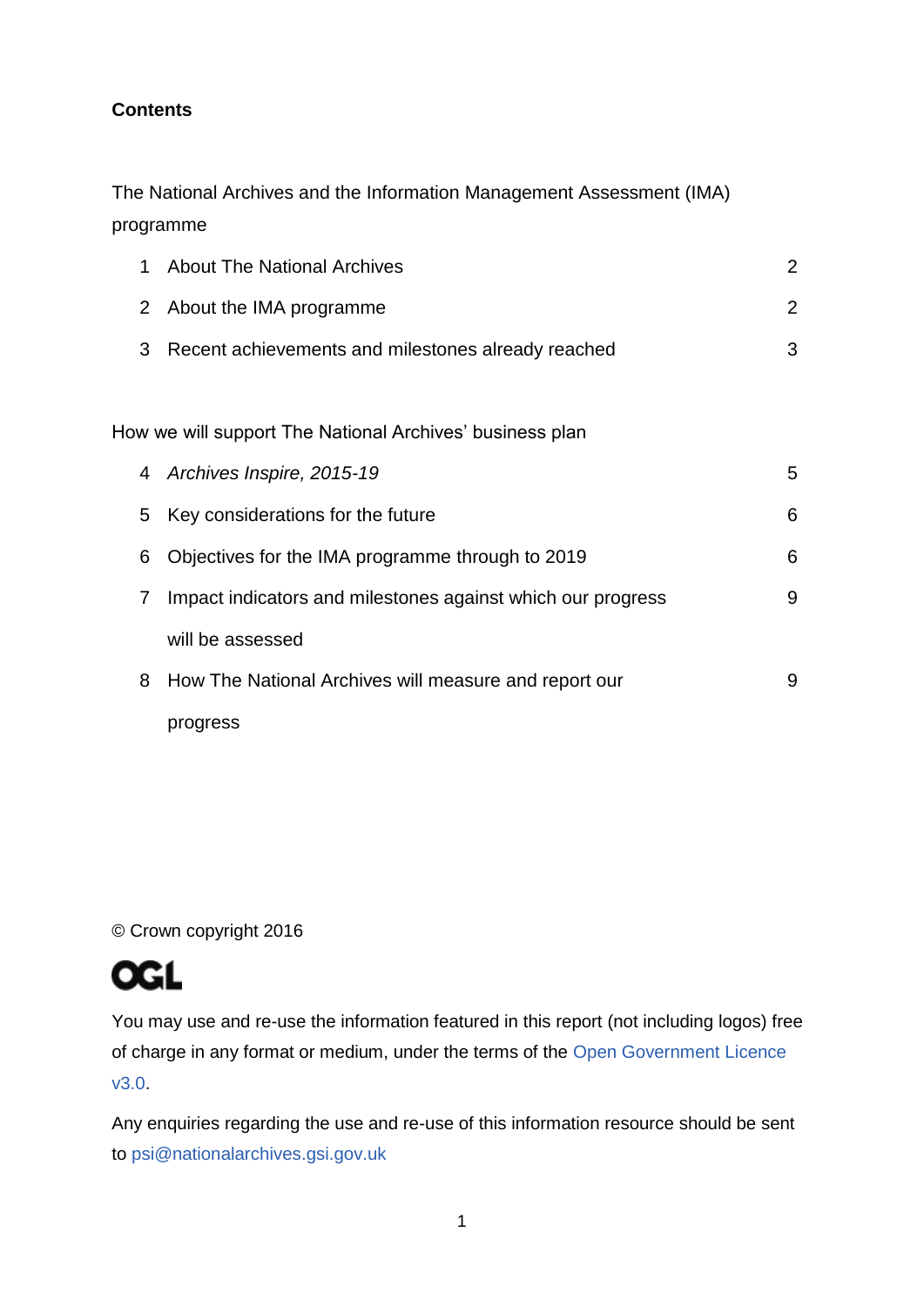# **The National Archives and the Information Management Assessment (IMA) programme**

# **1 About the National Archives**

- 1.1 The National Archives is the official archive and publisher for the UK government, and for England and Wales. It is the guardian of some of the nation's most iconic documents dating back more than 1,000 years.
- 1.2 The National Archives is also the government's expert in the management, preservation, use and re-use of information. It provides guidance and support in areas from records appraisal and selection to information assurance and security.
- 1.3 The National Archives is uniquely placed to provide trusted and independent advice and services across government and the wider public sector, setting standards in information and records management and monitoring them through the IMA programme.

# **2 About the IMA programme**

- 2.1 The IMA programme was established in 2008 to provide assurance to government departments and to The National Archives' Chief Executive and Keeper that required standards for information and records management are being met.
- 2.2 The IMA process is designed to help organisations meet requirements set out in the [Section 46 Code of Practice](http://www.justice.gov.uk/information-access-rights/foi-guidance-for-practitioners/code-of-practice) for the creation, keeping, management and destruction of records.<sup>1</sup>
- 2.3 We champion a broader understanding of information risk, encouraging organisations to:
	- recognise the potential impact of poor records management
	- define and monitor risks to ensure oversight.
- 2.4 Our reports and recommendations promote the following core criteria:

**<sup>.</sup>** 1 [nationalarchives.gov.uk/information-management/manage-information/planning/records](http://www.nationalarchives.gov.uk/information-management/manage-information/planning/records-management-code/)[management-code/](http://www.nationalarchives.gov.uk/information-management/manage-information/planning/records-management-code/)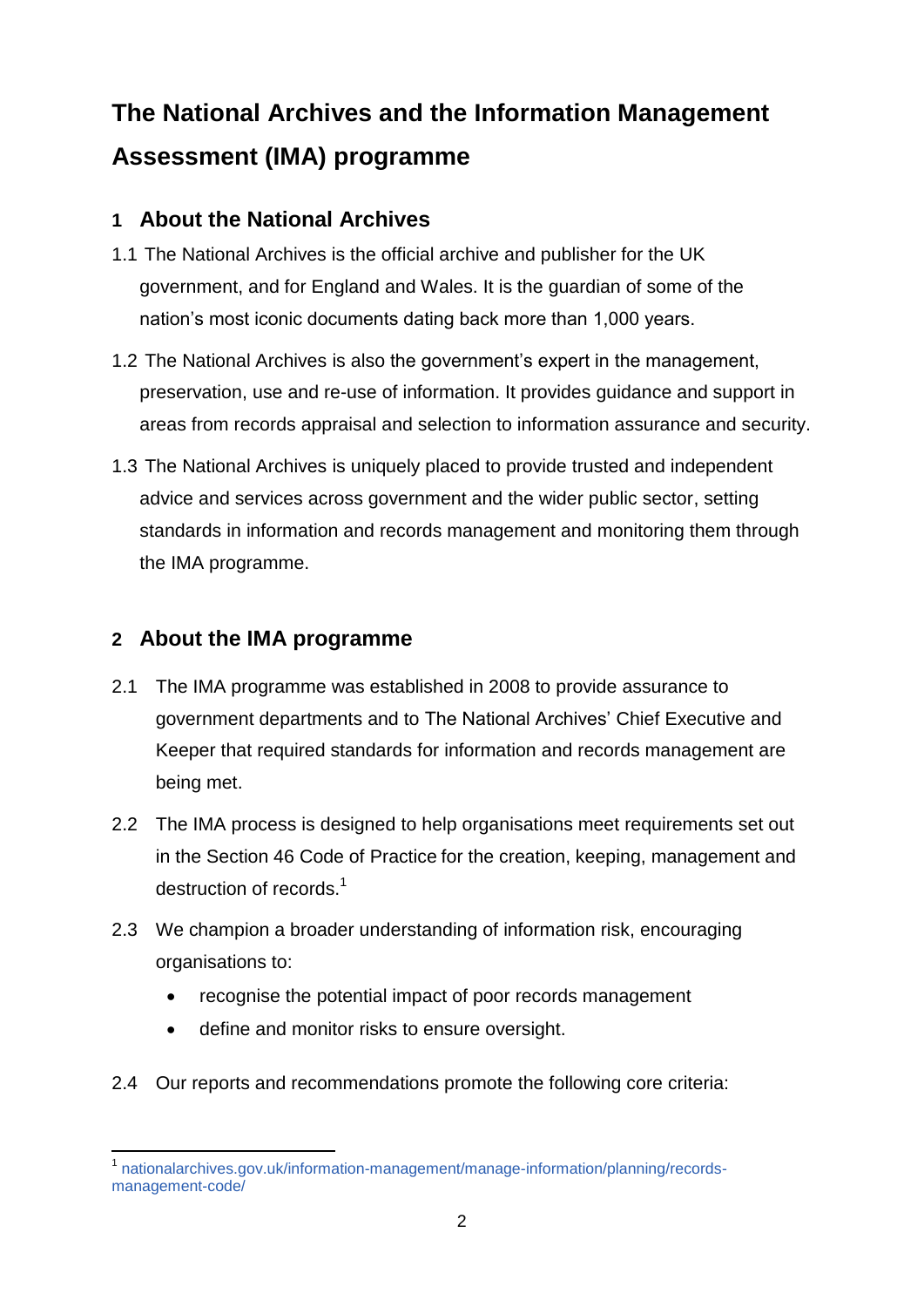- good governance
- an enabling IT environment
- a supportive culture.
- 2.5 Our message is that good information management practices help ensure the government record is preserved and remains accessible. Robust processes and early identification of issues support the selection and transfer of records, now and in the future.
- 2.6 In addition, if an organisation knows what information it holds, understands its value and manages it as an asset, it is well placed to protect that information and to exploit it for the public benefit.

# **3 Recent achievements and milestones already reached**

- 3.1 In 2013 we introduced a new report structure and performance framework. This incorporated digital continuity and information assurance considerations, together with key concepts promoted by the 2012 HM Government Information Principles.
- 3.2 In 2014, we conducted our first IMA reassessment, taking the programme into a new phase. We are now revisiting departments to ensure continued progress and to tackle new challenges that have arisen since their initial IMAs.
- 3.3 In response to recommendations made in Sir Alex Allan's 2014 *Records Review* report, we published two reports in Autumn 2014 and Spring 2015.<sup>2</sup> The first provided an overview of the good practice we have identified, while the second highlighted common problems and pitfalls.<sup>3</sup>
- 3.4 With the assessments of the Home Office (June 2015) and the Northern Ireland Office (February 2016), we completed assessments of all major government departments. This was both a strategic milestone for 2015-16, established in The National Archives' business plan, *Archives Inspire* (see page 6), and a commitment made in response to recommendations in Sir Alex Allan's 2014 *Records Review*.

**<sup>.</sup>** 

<sup>&</sup>lt;sup>2</sup> [www.gov.uk/government/publications/records-review-by-sir-alex-allan](http://www.gov.uk/government/publications/records-review-by-sir-alex-allan)<br><sup>3</sup> [nationalarchives.gov.uk/information-management/manage-information/ima/ima-reports-action-plans/](http://www.nationalarchives.gov.uk/information-management/manage-information/ima/ima-reports-action-plans/)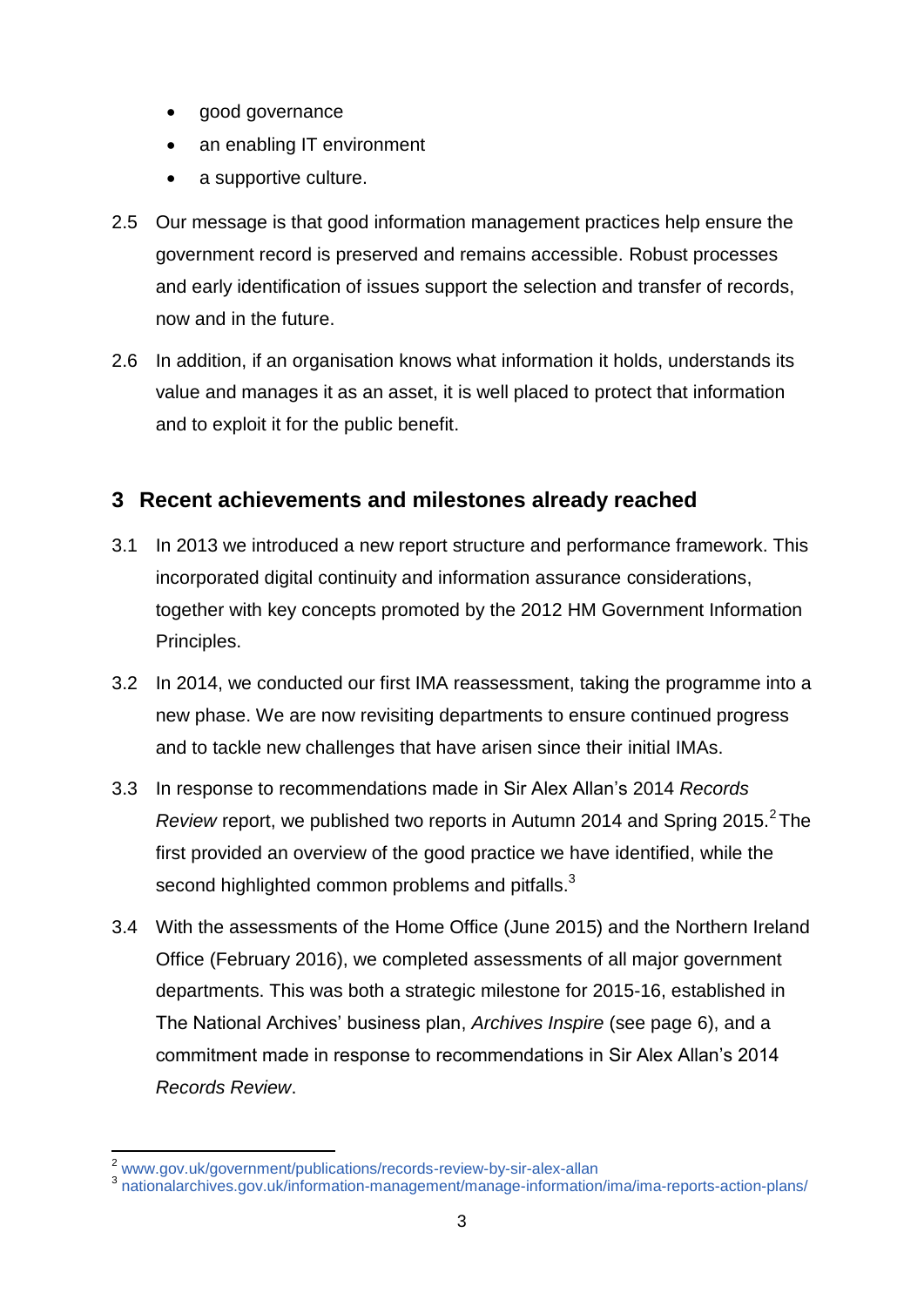- 3.5 With the assessment of the Houses of Parliament (March 2016), we expanded our traditional reach by conducting our first assessment of a wider public sector organisation not subject to the Public Records Act. By this point we had conducted 30 IMAs, published 24 IMA reports, closed 20 action plans and published 13 progress review reports.
- 3.6 In 2015, the Department for Education became the first department to publicly publish a statement of commitment to our process in advance of its IMA. $^4$
- 3.7 The provision of statements to accompany published reports has highlighted the continued priority attached to information management and improving standards by government departments. With the publication of the statement from the HM Treasury Permanent Secretary, John Kingman, over half of our reports are positioned in this way.

| During autumn 2015 HM Treasury invited the National Archives to assess our departmental<br>approach to information management, as part of the cross-government IMA programme.<br>This was a reassessment to gauge how far we had come since their original visit five years<br>before.                                 |  |  |  |
|------------------------------------------------------------------------------------------------------------------------------------------------------------------------------------------------------------------------------------------------------------------------------------------------------------------------|--|--|--|
| The National Archives' assessment report is published today and I am reassured to see that<br>it records significant improvement. The Department is commended for good practice in a<br>number of areas and recognised for ongoing satisfactory performance in others.                                                 |  |  |  |
|                                                                                                                                                                                                                                                                                                                        |  |  |  |
| In delivering this plan, HM Treasury will continue to work closely with the National Archives.<br>The Department recognises the value of the IMA programme and is pleased to be a part of                                                                                                                              |  |  |  |
| immediate business value, but much longer term worth in managing government risks and<br>liabilities, ensuring public accountability and witnessing history. The report directs us<br>towards development in three areas and I will ensure that the Department addresses these<br>through a robust action plan.<br>it. |  |  |  |
|                                                                                                                                                                                                                                                                                                                        |  |  |  |
|                                                                                                                                                                                                                                                                                                                        |  |  |  |
| John Kingman<br><b>Second Permanent Secretary</b>                                                                                                                                                                                                                                                                      |  |  |  |

**.** 

<sup>4</sup> [www.gov.uk/government/news/dfe-commitment-to-information-management-assessment](http://www.gov.uk/government/news/dfe-commitment-to-information-management-assessment)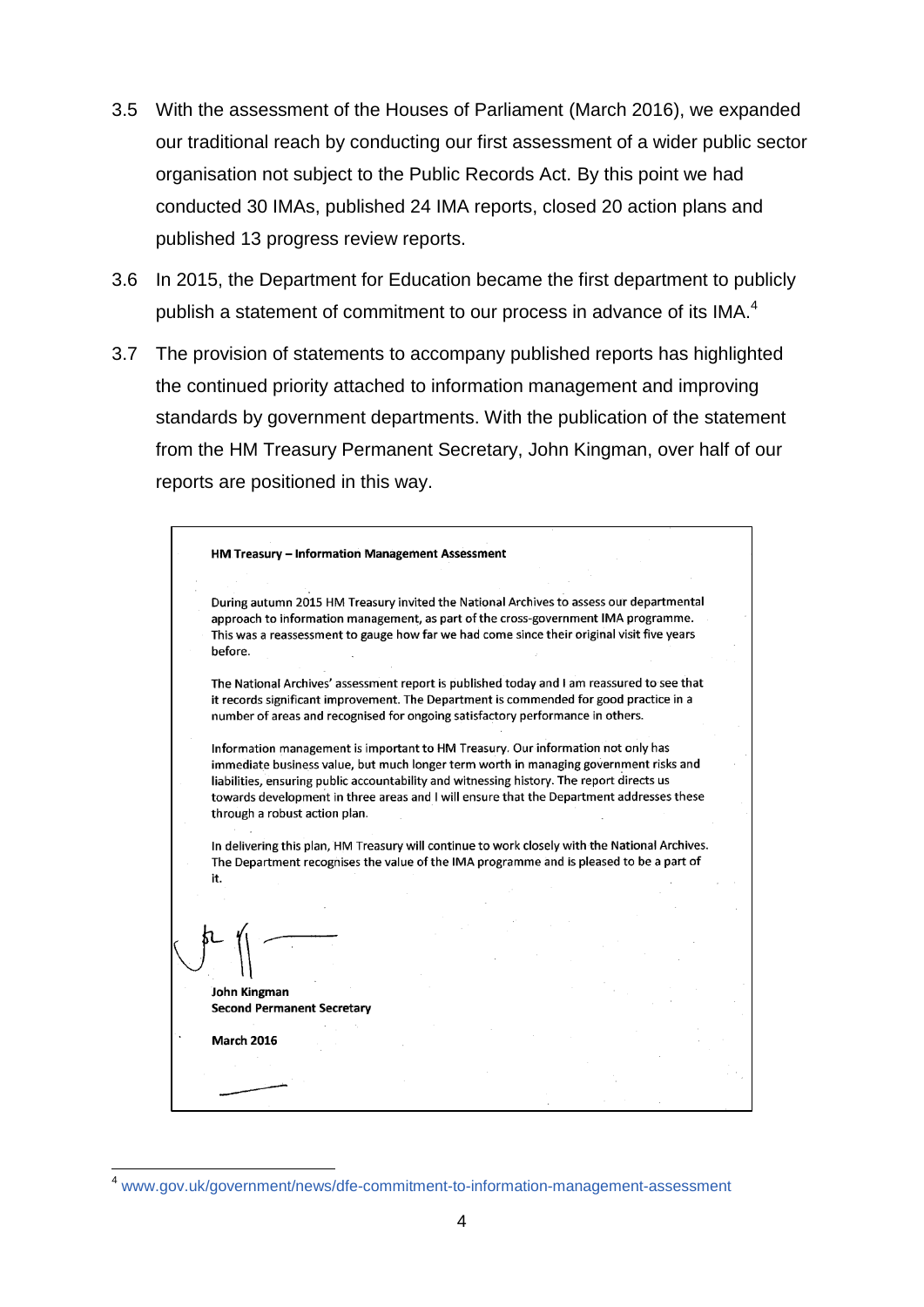# **How we will support The National Archives' business plan**

# **4** *Archives Inspire***,** *2015-19*

- 4.1 *Archives Inspire* is The National Archives' business plan for 2015-19. It is structured around four key audience groups – government, public, archives sector, research – and the overarching theme of digital.
- 4.2 By working to deliver the IMA programme strategy, we will support The National Archives in its duty under the Public Records Act to:
	- 'provide guidance and supervision to public record bodies on the safekeeping and selection of public records'.
- 4.3 The IMA programme will also work to support *Archives Inspire*, with a particular focus on the following priorities and goals:

#### **Government**

We will provide expert advice and scrutiny to government, ensuring the record survives and thrives.

Key underlying goals:

- ► Hold government departments to account for their record handling, to keep the transition to the 20-year rule on track.
- ► Enable greater government transparency, an increasingly open record and innovation in the use, re-use and sharing of data.

#### **Digital**

We will become a digital archive by design.

Key underlying goal:

► Lead a transformation in how digital records are managed at scale, from creation to presentation.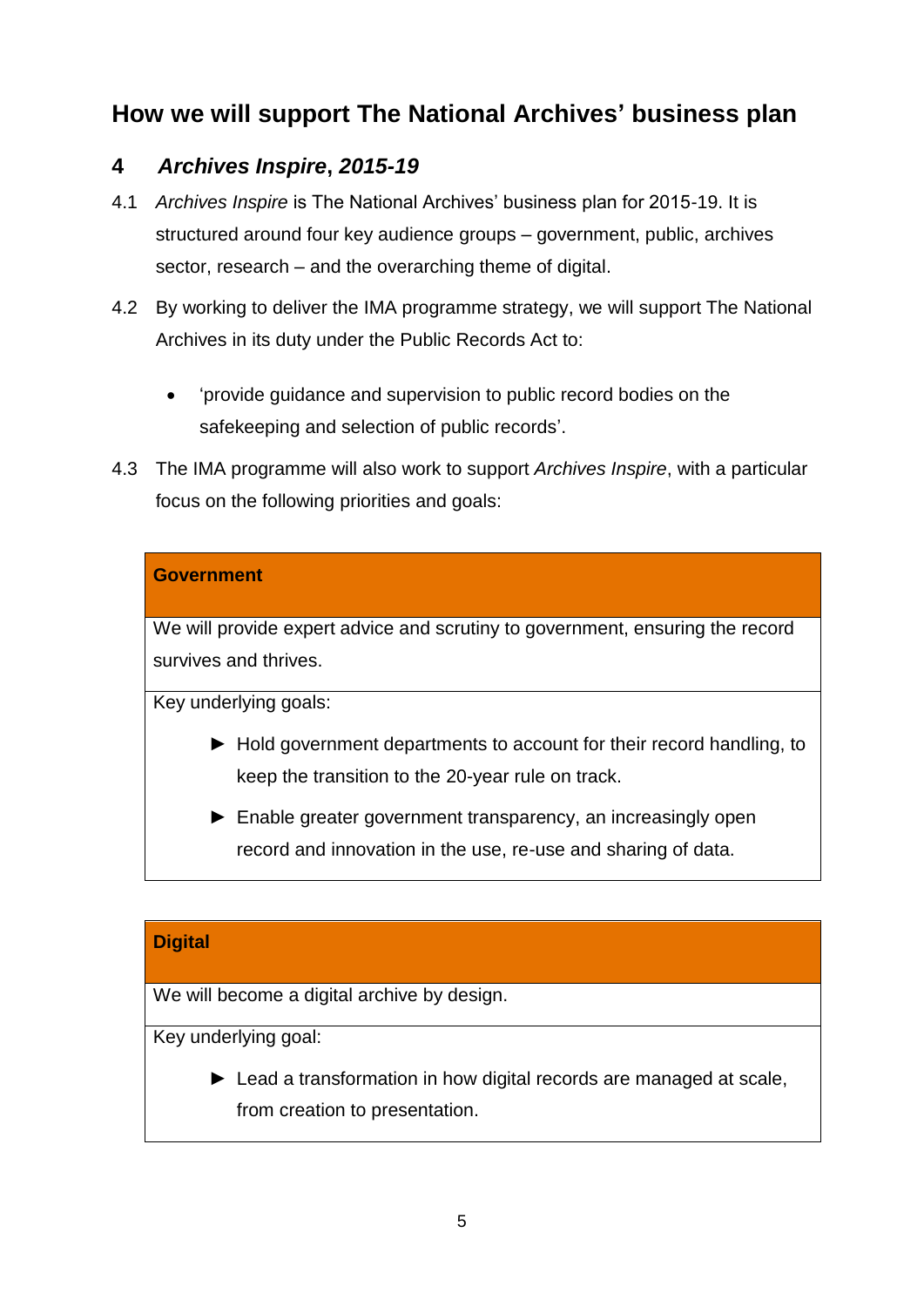# **5 Key considerations for the future**

- 5.1 The departments with which we work are required to either transfer their records to The National Archives within scheduled timescales or ensure that they are retained under necessary legal cover.
- 5.2 As a result of the ten-year transition period to the 20-year rule, government departments are required to process two years' worth of records instead of one each year until 2023.
- 5.3 As they address increased volumes, departments also need to address the challenge raised by a shift in format from paper to digital records.
- 5.4 Departments will need to have the right skills in place to deliver new required ways of working and, more than ever, ensure that strong links are made between information management and ICT strategies. They will need to ensure that they do not fall behind on processing their records, and that any legacy records are dealt with.
- 5.5 The existing position across government on managing digital records was established by Sir Alex Allan in his 2015 *Government digital records and archives review* report. The National Archives is playing a leading role in researching and developing solutions to the digital challenge and is working with Cabinet Office on the cross-government response.

# **6 Objectives for the IMA programme through to 2019**

6.1 To support The National Archives in this work and help deliver *Archives Inspire 2015-19* we have identified three core goals. Achieving these will ensure that the IMA programme is best positioned to support The National Archives in its leadership role.

#### 6.2 **Goal 1**: **Ensure the right organisations participate in the right way**

There is a range of organisations that would benefit from participating in the IMA programme; there are also organisations that we could – and, in some cases, should – bring within it. The IMA programme needs to have the right scope and direct and use its resources to best effect. To enable this we must: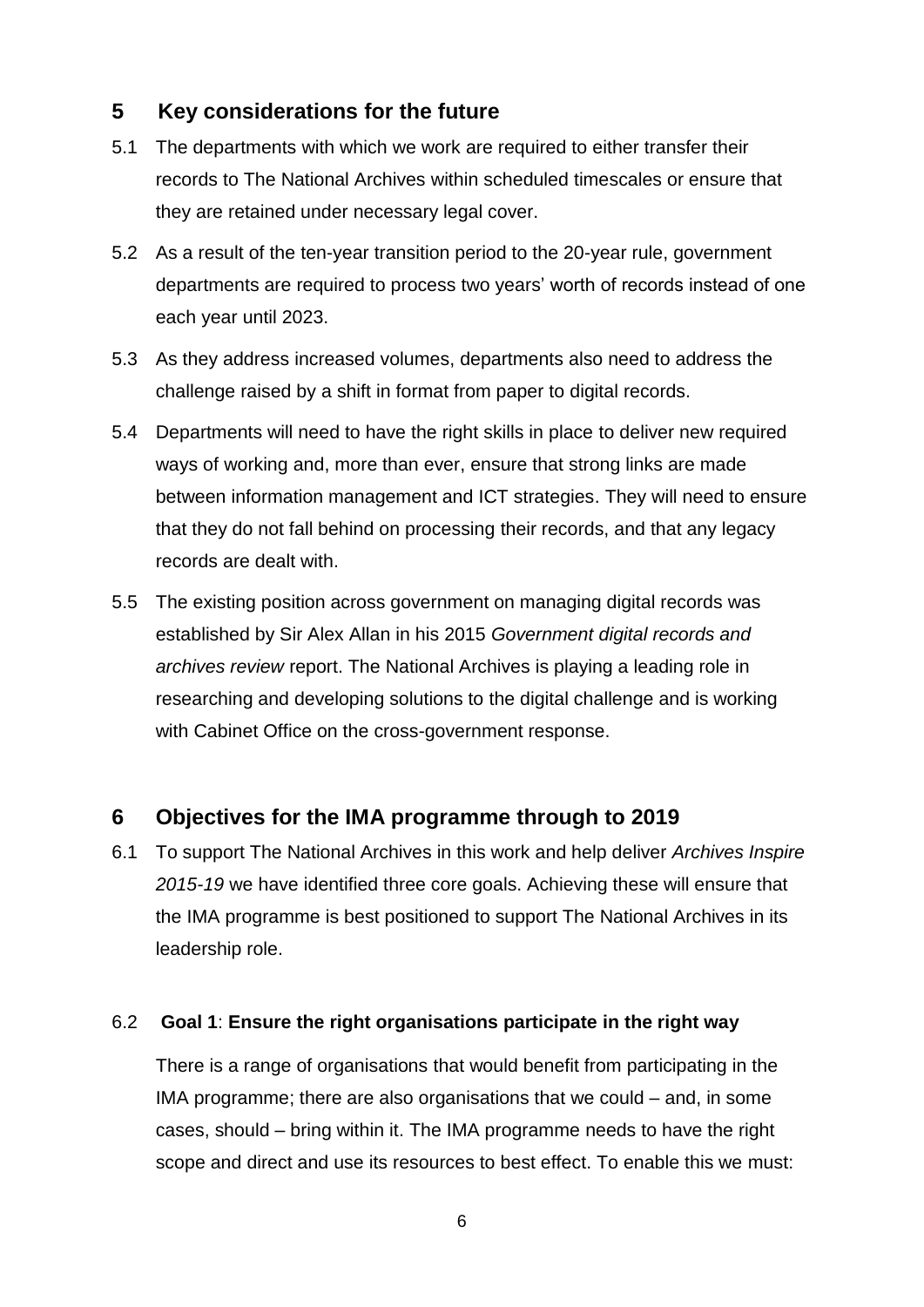- 6.2.1 Define who needs assessment by prioritising organisations from a core target list based on defined risk factors, which is reviewed and updated regularly.
- 6.2.2 Carry out assessment activity in line with a published schedule that incorporates both IMAs and IMA reassessments, aiming to revisit organisations every three to five years according to risks identified.
- 6.2.3 Use self-assessment and any other appropriate methods to complement and extend the reach of the programme, supporting the identification of risk outside our core target list.
- 6.2.4 Seek additional opportunities to share our experience and expertise, and to promote key messages.

# **6.3 Goal 2: Ensure our reports are effective, and make the right recommendations**

Assessments are based on the documents we review and staff we interview at a specific point in time. IMA reports need to be proportionate, targeted and robust, highlighting the right threats and opportunities and correctly identifying the steps departments need to take. To enable this we must:

- 6.3.1 Maintain our understanding of good practice and the common challenges that government organisations face.
- 6.3.2 Develop and increase our own expertise and knowledge through training, networking, horizon-scanning and monitoring developments within the government KIM and IT professions.
- 6.3.3 Maintain procedures that support clear communication of risk and the delivery of helpful, unbiased, proportionate and timely reports and recommendations.
- 6.3.4 Base our reports on an IMA performance framework that codifies goodpractice principles – such as the Section 46 Code of Practice – together with current information policy and legislation.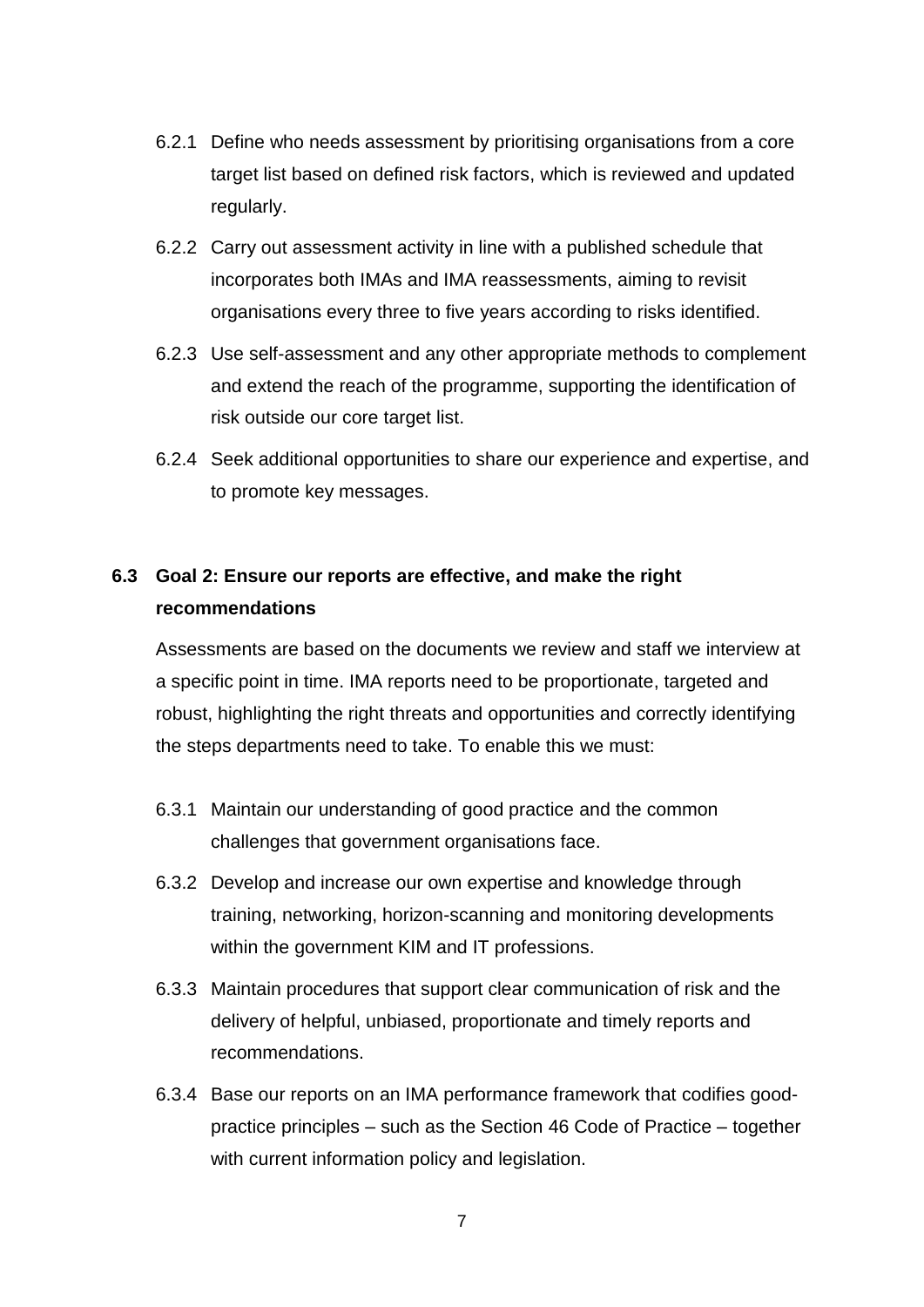- 6.3.5 Pay particular attention to digital continuity principles and culture together with governance- and technology-related considerations that support the effective safekeeping and transfer of records in digital and paper form.
- 6.3.6 Ensure that reports are subject to appropriate internal and external scrutiny and clearance processes.
- 6.3.7 Ensure that we continue to promote and share the good practice and lessons learned that we identify through our assessments.

# 6.4 **Goal 3**: **Ensure that organisations implement their action plans in the right way**

IMA action plans are developed and owned by departments. We need to work with and support departments to ensure that:

- action plans are targeted and effective
- the right steps are taken to mitigate risk and improve performance.

To enable this we must:

- 6.4.1 Maintain senior-level engagement within the organisations that we assess and obtain concrete commitments to develop and deliver action plans.
- 6.4.2 Work with colleagues in The National Archives and across government to deliver a joined-up, consistent approach and ensure that organisations receive the support and guidance they need to progress.
- 6.4.3 Review and feedback on departmental action plans to ensure that proposed actions are appropriate; establish fixed timetables for action plans with clearly-communicated milestones.
- 6.4.4 Publish progress reviews that reflect work done to address our recommendations and the extent to which risks are being managed.
- 6.4.5 Define the action that we will take if organisations do not engage or undertake required work, including establishing clear escalation routes.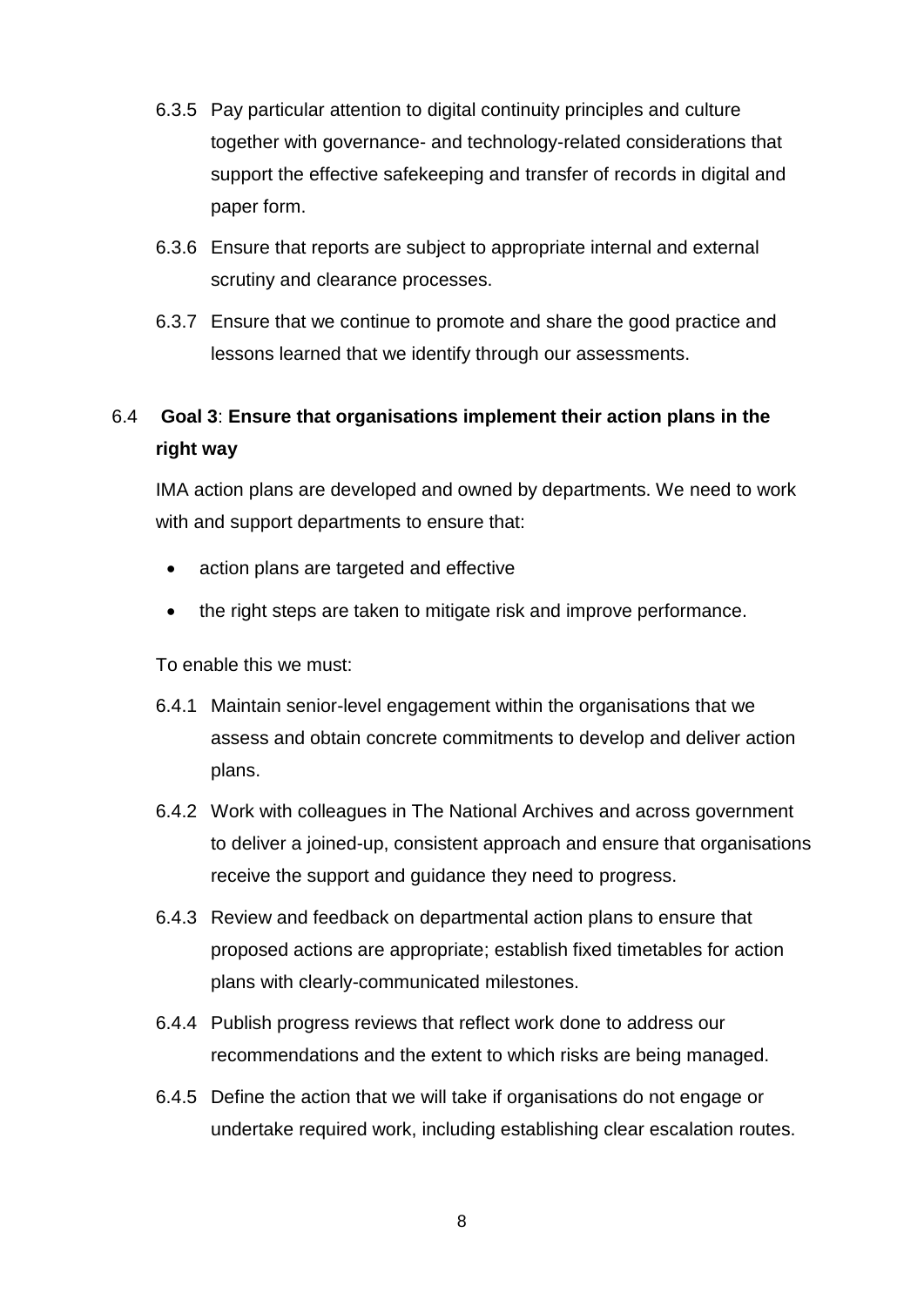# **7 Impact indicators and milestones against which our progress will be assessed**

7.1 The following 2016-17 milestone has been identified for the IMA programme in relation to The National Archives' strategic priority: 'hold government departments to account for their record handling, to keep the transition to the 20-year rule on track'.

#### **Milestone for 2016-17**

- ► Strengthen and develop the Information Management Assessment programme by a formal review process, including published reports and actions plans.
- 7.2 The IMA programme contributes to the following impact indicator adopted by The National Archives:
	- Records and information management services used across government.



# **8 How our progress will be measured and reported**

8.1 Progress on achieving these milestones will be reported internally through scheduled reporting in person and by exception to The National Archives' Executive Team and Board.